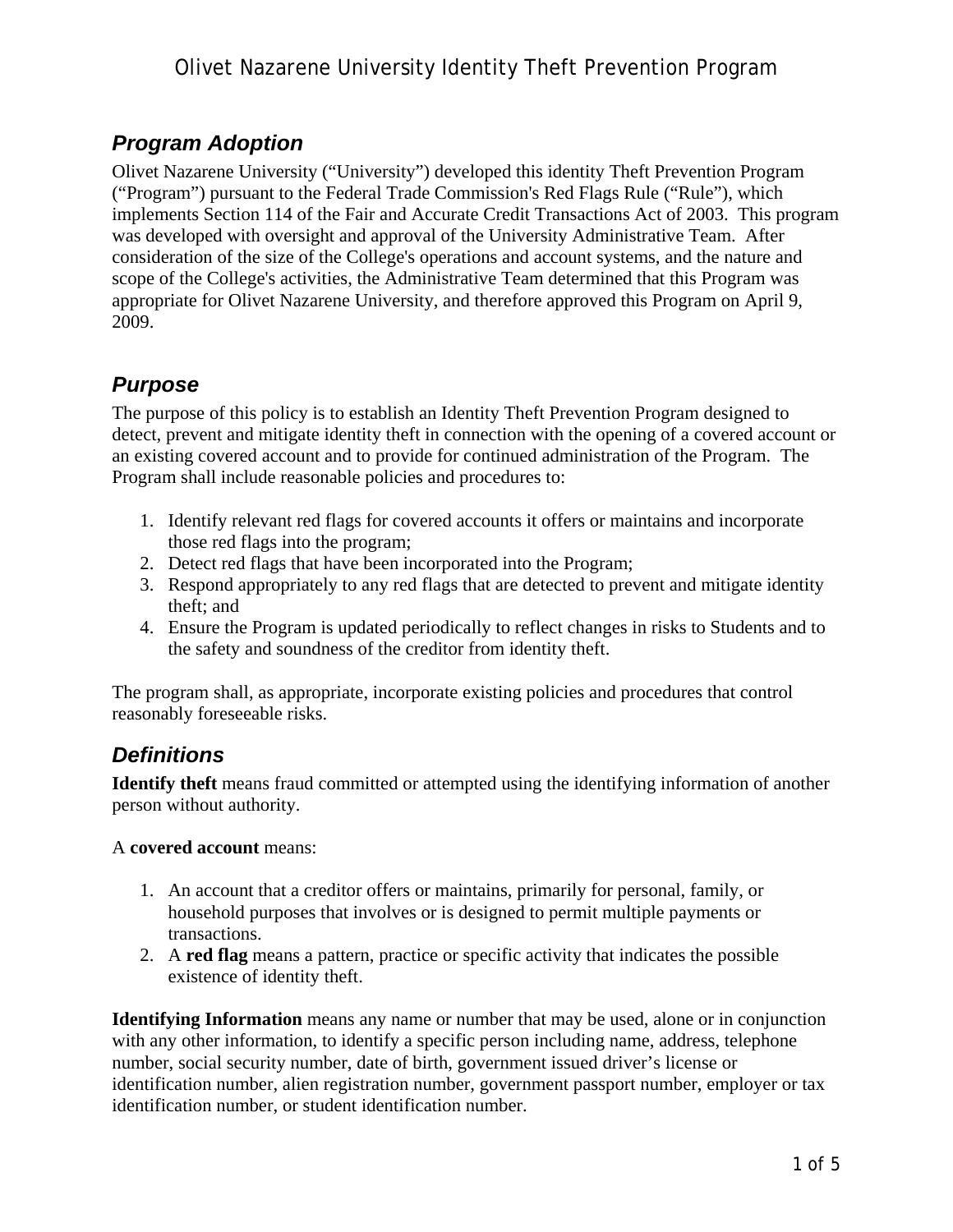### *Covered Accounts*

Olivet Nazarene University has identified seven types of accounts, four of which are covered accounts administered by the College and one type of account that is administered by a service provider.

College covered accounts:

- 1. Refund of credit balances involving PLUS loans
- 2. Refund of credit balances, without PLUS loans
- 3. Deferment of tuition payments
- 4. Campus Debit Card (Tiger Dollar) accounts

Service provider covered account:

- 1. Tuition payment plan administered by Tuition Management Services (T.M.S.), refer to "Oversight of Service Provider Arrangements" on page 5.
- 2. Tuition payment plan administered by "Tuition Pay" Plan from Higher One, refer to "Oversight of Service Provider Arrangements" on page 5
- 3. Repayment of Perkins Loans administered by Affiliated Computer Services (A.C.S.), refer to "Oversight of Service Provider Arrangements" on page 5.
- 4. Processing of online payments and provision of online Student Account information administered by TouchNet, refer to "Oversight of Service Provider Arrangements" on page 5.

### *Identification of Relevant Red Flags*

The Program considers the following risk factors in identifying relevant red flags for covered accounts:

- 1. The types of covered accounts as noted above;
- 2. The methods provided to open covered accounts-- acceptance to the College and enrollment in classes requires all of the following information:
	- a) Common application with personally identifying information
	- b) high school transcript
	- c) official ACT or SAT scores
	- d) two letters of recommendation
	- e) Entrance Medical Record
	- f) medical history
	- g) immunization history
	- h) insurance card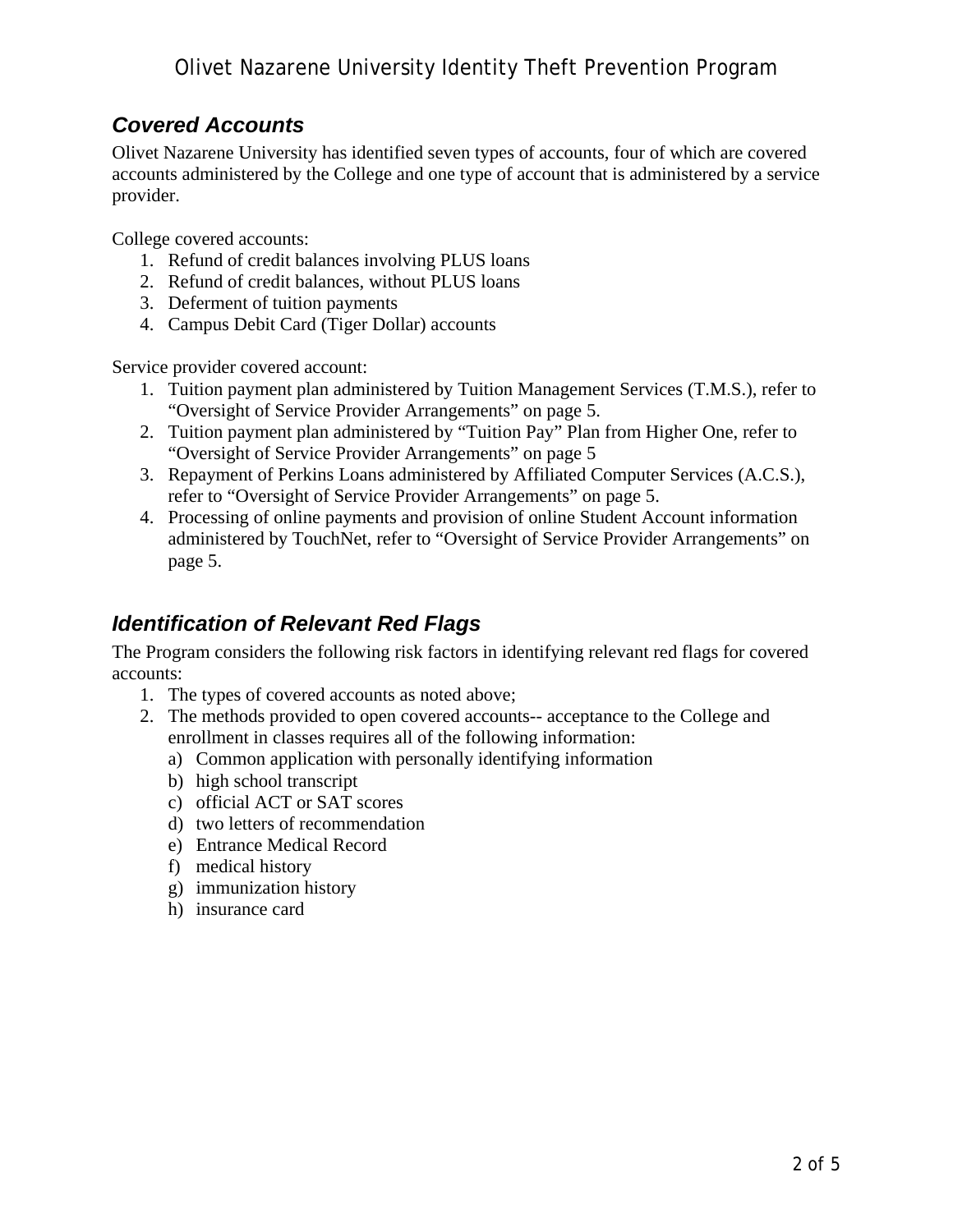### Olivet Nazarene University Identity Theft Prevention Program

- 3. The methods provided to access covered accounts:
	- a. Disbursements obtained in person require picture identification
	- b. Disbursements obtained by mail can only be mailed to an address on file unless the requesting person presents picture identification and verbally authorizes the address change.
	- c. Disbursements obtained by Olivet email where the requesting party utilizes their own ONU email account and references their student id number.
- 4. The College's previous history of identity theft.

The Program identifies the following red flags:

- 1. Documents provided for identification appear to have been altered or forged;
- 2. The photograph or physical description on the identification is not consistent with the appearance of the student presenting the identification;
- 3. A request made from a non-College issued e-mail account;
- 4. A request made by phone that cannot provide accurate, matching account identification (eg. Student identification number or social security number from students only – not second parties).
- 5. A request to mail something to an address not listed on file unless said request is made in person by an individual presenting proper identification; and
- 6. Notice from customers, victims of identity theft, law enforcement authorities, or other persons regarding possible identity theft in connection with covered accounts.
- 7. Provides suspicious or inconsistent personal identifying information.
- 8. Unusual use of or other suspicious activity related to a covered account.

### *Detection of Red Flags*

The Program will detect red flags relevant to each type of covered account as follows:

- 1. **Refund of a credit balance involving a PLUS loan** As directed by federal regulation (U.S. Department of Education) these balance are required to be refunded in the parent's name and mailed to their address on file within the time period specified. No request is required. **Red Flag** – none as this is initiated by the College.
- 2. **Refund of credit balance, no PLUS loan** requests from current students must be made in person by presenting a picture ID or in writing from the student's college issued e-mail account. The refund check can only be mailed to an address on file or picked up in person by showing picture ID. Requests from students not currently enrolled or graduated from the college may be made in person with proper identification or made in writing providing accurate, matching identification information. **Red Flag** – Picture ID not appearing to be authentic or not matching the appearance of the student presenting it. Request not coming from a student issued e-mail account.
- 3. **Deferment of tuition payment** Tuition payments are divided into three or four equal installments and require the student's signature on that semester's Student Data Sheet. **Red Flag** – none.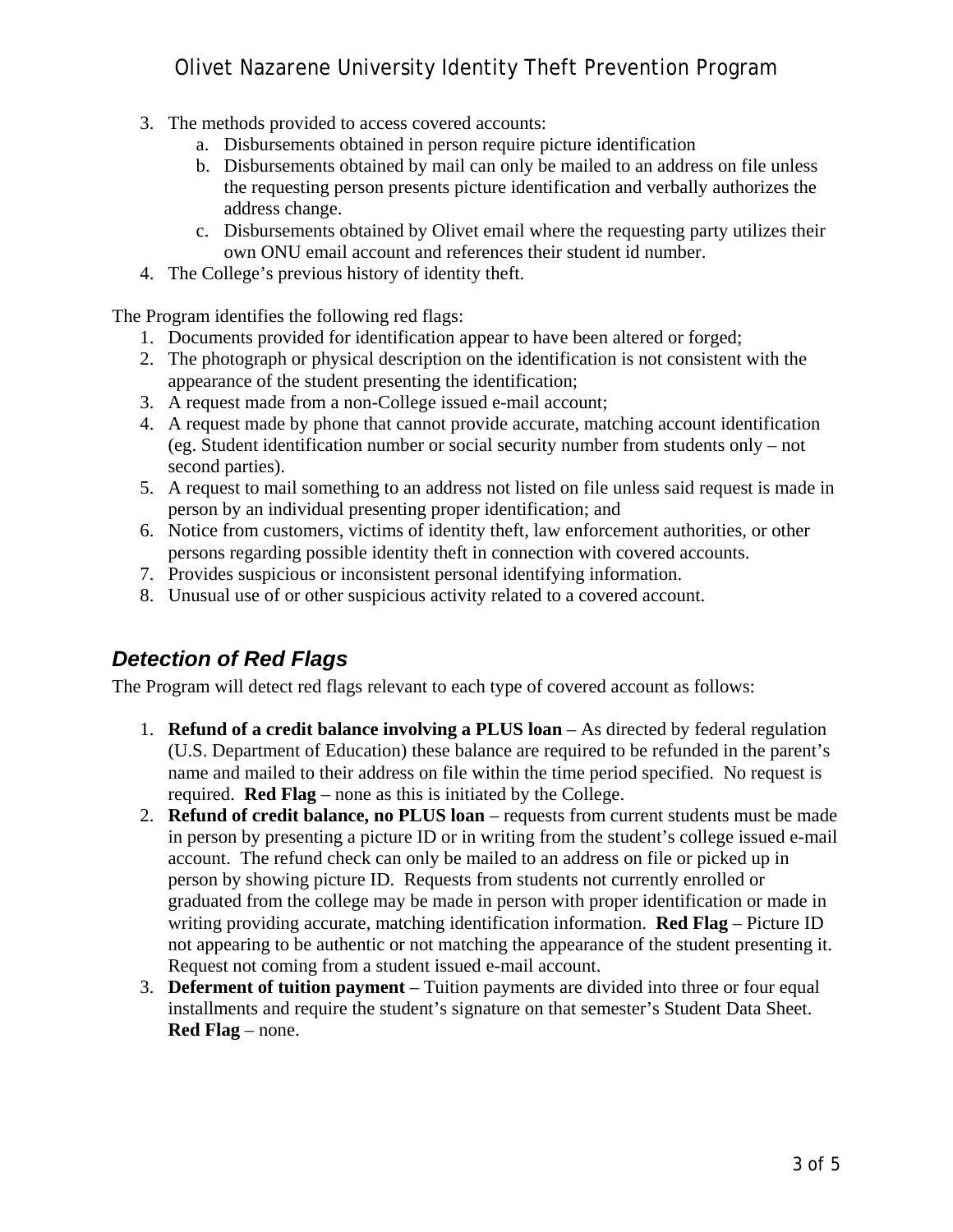- 4. **Tiger Dollar Account -** Requests regarding account information or to alter account balances must be made in person by presenting a picture ID or in writing from the student's college issued e-mail account. Phone requests must provide accurate and matching account identification information. **Red Flag** - Picture ID not appearing to be authentic or not matching the appearance of the student presenting it. Request not coming from a student issued e-mail account.
- 5. **Tuition payment plan**  Students must contact Tuition Management Systems for undergraduate or Tuition Pay (Higher One) for SGCS, outside service providers, and provide personally identifying information to them. **Red Flag** – none, see Oversight of Service Provider Arrangements.
- 6. **TouchNet Online Account Information** Students must contact TouchNet, an outside service provider, and provide personally identifying information to them. **Red Flag** – none, see Oversight of Service Provider Arrangements.

### *Response*

The Program shall provide for appropriate responses to detected red flags to prevent and mitigate identity theft. The appropriate responses to the relevant red flags are as follows:

- 1. Deny access to the covered account until other information is available to eliminate the red flag;
- 2. Contact the student;
- 3. Change any passwords, security codes or other security devices that permit access to a covered account;
- 4. Notify law enforcement; or
- 5. Determine no response is warranted under the particular circumstances.

# *Oversight of the Program*

Responsibility for developing, implementing and updating this Program lies with the Vice President for Finance. The Program Administrator will be responsible for the Program administration, for ensuring appropriate training of College's staff on the Program, for reviewing any staff reports regarding the detection of Red Flags and the steps for preventing and mitigating Identity Theft, determining which steps of prevention and mitigation should be taken in particular circumstances and considering periodic changes to the Program.

# *Updating the Program*

This Program will be periodically reviewed and updated to reflect changes in risks to students and the soundness of the College from identity theft. At least once per year, during the fall semester, the Program Administrator will consider the College's experiences with identity theft, changes in identity theft methods, changes in identity theft detection and prevention methods, changes in types of accounts the University maintains and changes in the University's business